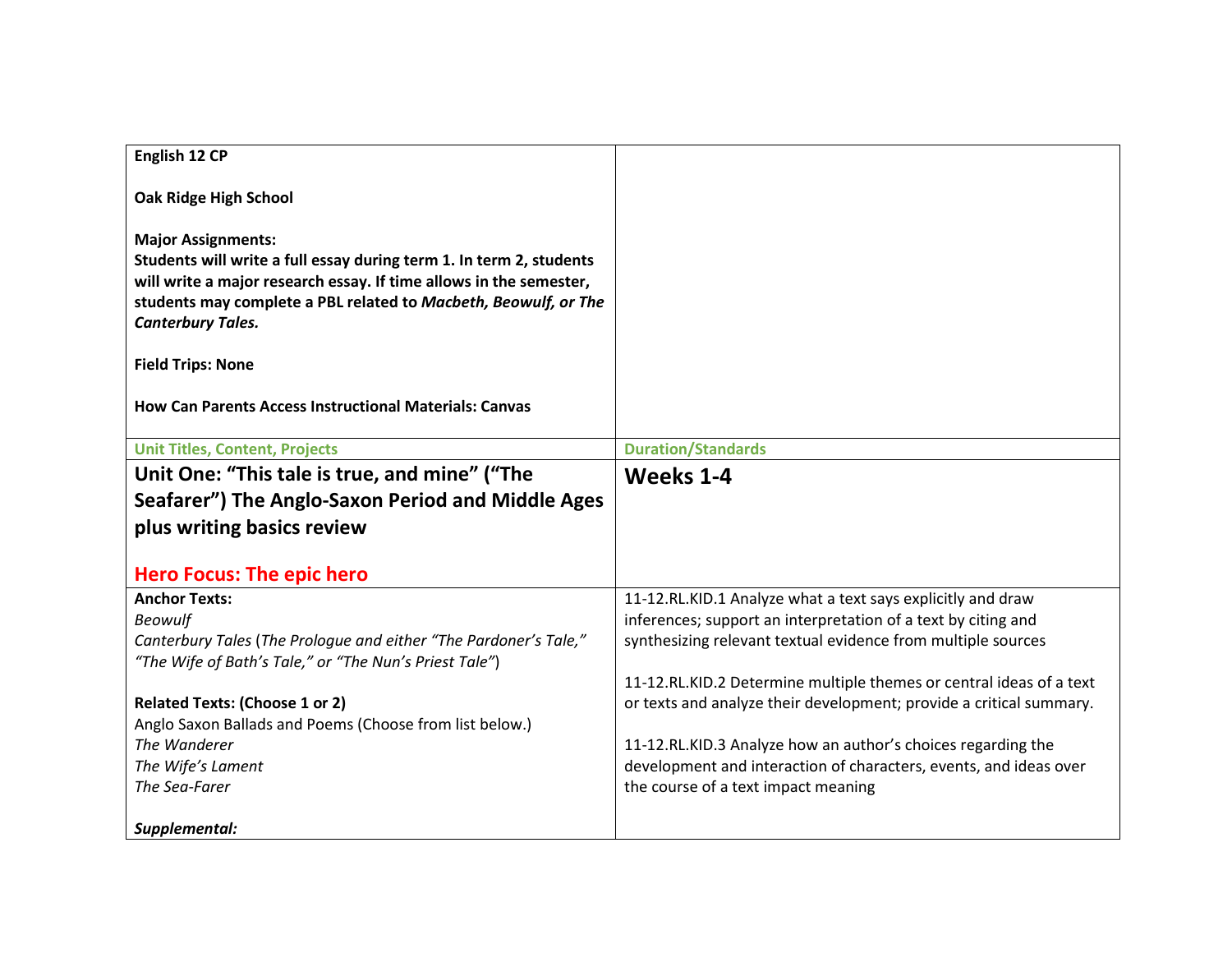| Joseph Campbell theory of the Monomyth non-fiction- excerpts         | 11-12.RL.CS.4 Determine the meaning of words and phrases as they           |
|----------------------------------------------------------------------|----------------------------------------------------------------------------|
|                                                                      | are used in a text, including figurative and connotative meanings;         |
| Hero's Journey overview video:                                       | analyze the impact of specific word choices on meaning and tone,           |
| https://www.youtube.com/watch?v=Hhk4N9A0oCA                          | including words with multiple meanings and language that is                |
|                                                                      | stylistically poignant and engaging.                                       |
| Video on The History of English:                                     |                                                                            |
| https://www.youtube.com/watch?v=8fxy6ZaMOq8&t=24s                    | 11-12.RL.CS.5 Analyze how an author's choices concerning the               |
|                                                                      | structure of specific parts of a text contribute to its overall structure, |
|                                                                      | meaning, and aesthetic impact.                                             |
| During this unit, students will review how to integrate quotations   |                                                                            |
| into their writing and cite them correctly in MLA style.             | 11-12.RL.CS.6 Analyze how point of view and/or author purpose              |
|                                                                      | requires distinguishing what is directly stated in texts and what is       |
| Students will also review TIQA TIQA C structure for paragraphs.      | implied.                                                                   |
|                                                                      |                                                                            |
| <b>Common Assessments:</b>                                           | 11-12.RL.IKI.7 Evaluate the topic, subject, and/or theme in multiple       |
| 1. Students will write one expository paragraph about                | diverse formats and media, including how the version interprets the        |
| Beowulf for a CFA.                                                   | source text.                                                               |
|                                                                      |                                                                            |
| 2. For narrative writing, students will work in groups of 2-4.       | 11-12.RL.IKI.9 Demonstrate knowledge of and analyze thematically-          |
| They will choose a destination for a pilgrimage, and each            | related, texts of literary significance, considering how two or more       |
| student will write a description, in rhyming couplets, of a          | texts treat similar themes or topics                                       |
| pilgrim who would likely choose that pilgrimage                      |                                                                            |
|                                                                      |                                                                            |
| destination. They should also include a title for a story that       | 12.RL.RRTC.10 Read and comprehend a variety of literature at the           |
| their character would tell.                                          | high end of the grades 11-12 text complexity band independently and        |
|                                                                      | proficiently.                                                              |
|                                                                      |                                                                            |
|                                                                      |                                                                            |
| Other possible projects/PBLS: Hero's journey project, The Reality of | 11-12.W.TTP.2 Write informative/explanatory texts to analyze,              |
| Monsters project                                                     | synthesize, and convey complex ideas, concepts, and information            |
|                                                                      | clearly and accurately through the effective selection and                 |
|                                                                      | organization of content                                                    |
|                                                                      |                                                                            |
|                                                                      |                                                                            |
|                                                                      |                                                                            |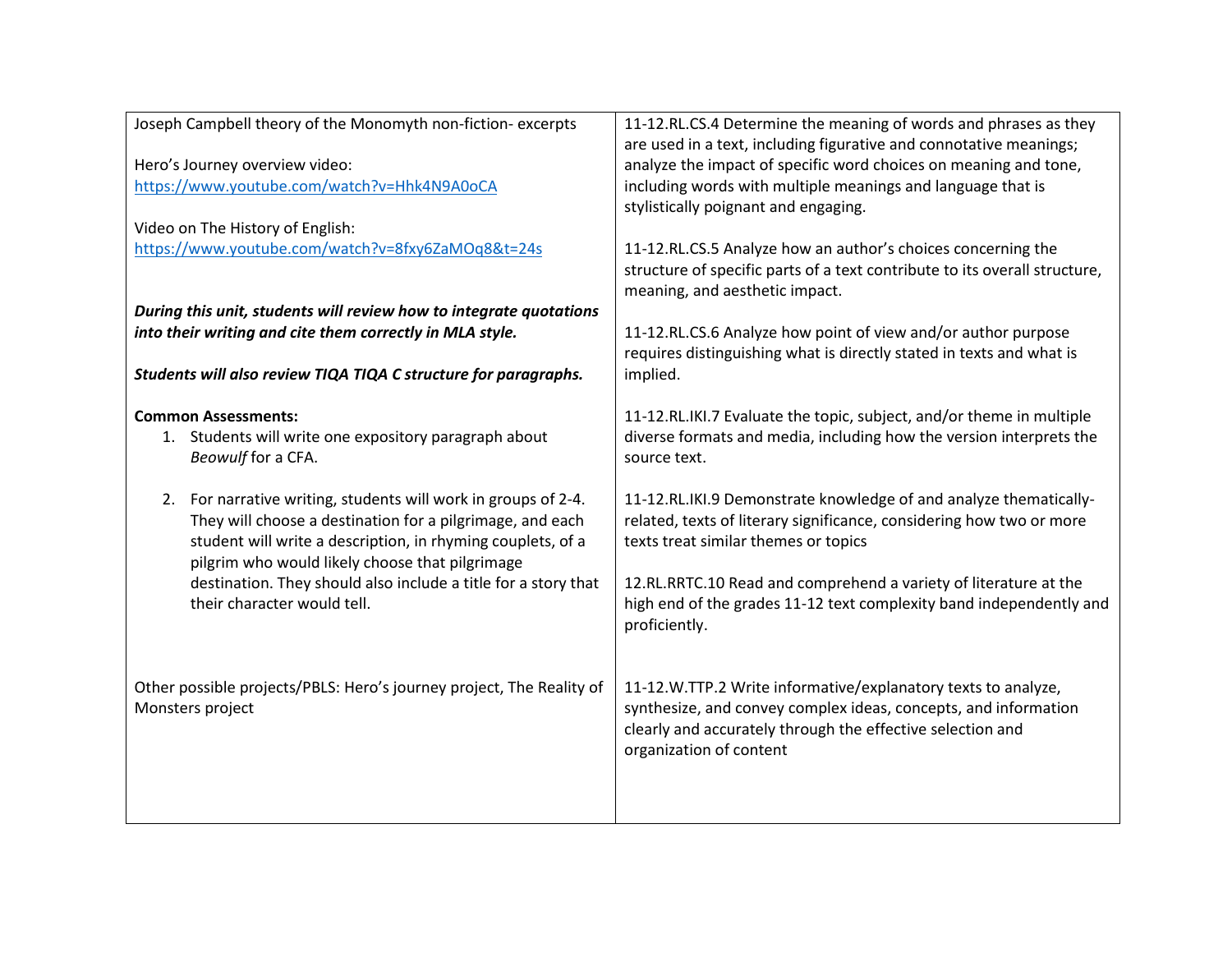|                                              | 11-12.W.TTP.3 Write narrative fiction or literary nonfiction to convey<br>experiences and/or events using effective techniques, well-chosen<br>details, and well-structured event sequences                                                                             |
|----------------------------------------------|-------------------------------------------------------------------------------------------------------------------------------------------------------------------------------------------------------------------------------------------------------------------------|
|                                              |                                                                                                                                                                                                                                                                         |
|                                              | 11-12.W.PDW.4 Produce clear and coherent writing in which the<br>development, organization, and style are appropriate to task,<br>purpose, and audience                                                                                                                 |
|                                              | 11-12.W.RBPK.9 Support and defend interpretations, analyses,<br>reflections, or research with evidence found in literature or<br>informational texts, applying grade band 11-12 standards for reading<br>to source material.                                            |
|                                              | 11-12.W.RW.10 Write routinely over extended time frames and<br>shorter time frames for a range of tasks, purposes, and audiences                                                                                                                                        |
|                                              | 11-12.SL.CC.1 Initiate and participate effectively with varied partners<br>in a range of collaborative discussions on appropriate 11th - 12th<br>grade topics, texts, and issues, building on others' ideas and<br>expressing one's own ideas clearly and persuasively. |
|                                              | 11-12.SL.PKI.6 Adapt speech to a variety of contexts and tasks,<br>demonstrating command of formal English when indicated or<br>appropriate.                                                                                                                            |
| Unit Two: "What a piece of work is man"      | Weeks 5-9                                                                                                                                                                                                                                                               |
| (Shakespeare) The Renaissance, including The |                                                                                                                                                                                                                                                                         |
| <b>Tragedy of Macbeth</b>                    |                                                                                                                                                                                                                                                                         |
| Hero Focus: The tragic hero                  |                                                                                                                                                                                                                                                                         |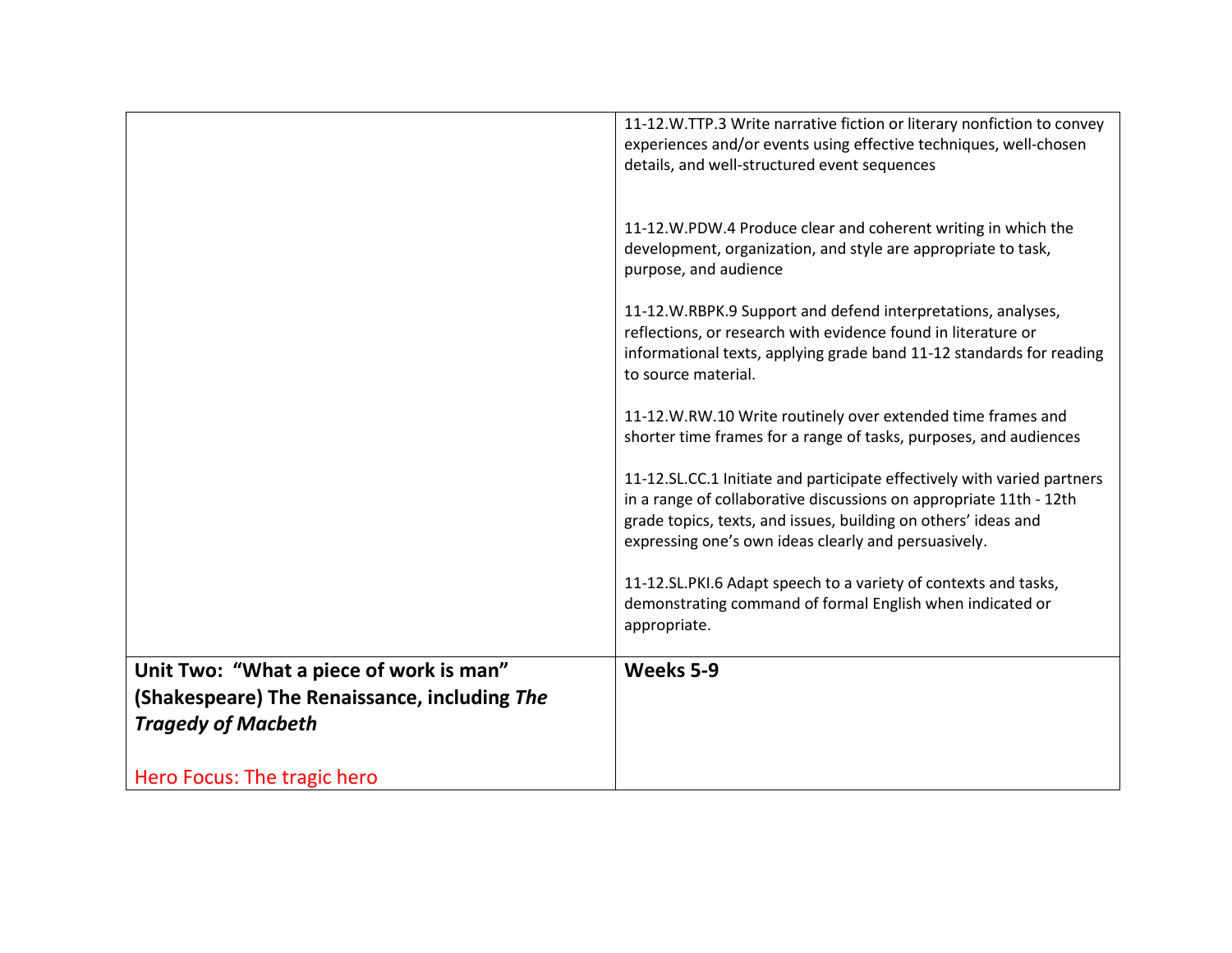| <b>Anchor Texts:</b>                                                  | 11-12.RL.KID.1 Analyze what a text says explicitly and draw                |
|-----------------------------------------------------------------------|----------------------------------------------------------------------------|
| The Tragedy of Macbeth                                                | inferences; support an interpretation of a text by citing and              |
|                                                                       | synthesizing relevant textual evidence from multiple sources               |
| <b>Supplemental Texts:</b>                                            |                                                                            |
| Aristotle's vision of a tragic hero (FIND AN ARTICLE)                 | 11-12.RL.KID.2 Determine multiple themes or central ideas of a text        |
|                                                                       | or texts and analyze their development; provide a critical summary.        |
| Informational text articles about James I, etc. (Macbeth              |                                                                            |
|                                                                       |                                                                            |
| Background)                                                           | 11-12.RL.KID.3 Analyze how an author's choices regarding the               |
|                                                                       | development and interaction of characters, events, and ideas over          |
| <b>Non-Print Supplements:</b>                                         | the course of a text impact meaning                                        |
| Why Shakespeare Loved lambic Pentameter by David T. Freeman           |                                                                            |
| and Gregory Taylor: https://ed.ted.com/lessons/why-shakespeare-       | 11-12.RL.CS.4 Determine the meaning of words and phrases as they           |
| loved-iambic-pentameter-david-t-freeman-and-gregory-taylor            | are used in a text, including figurative and connotative meanings;         |
|                                                                       | analyze the impact of specific word choices on meaning and tone,           |
|                                                                       | including words with multiple meanings and language that is                |
| Paintings related to Macbeth                                          | stylistically poignant and engaging.                                       |
| Video clips from Patrick Stewart Macbeth, Judi Dench Macbeth, etc.    |                                                                            |
|                                                                       |                                                                            |
|                                                                       | 11-12.RL.CS.5 Analyze how an author's choices concerning the               |
|                                                                       | structure of specific parts of a text contribute to its overall structure, |
| Shakespeare's Sonnets, as time allows                                 | meaning, and aesthetic impact.                                             |
|                                                                       |                                                                            |
| During this unit, students will continue to work on quotation         | 11-12.RL.CS.6 Analyze how point of view and/or author purpose              |
| integration and paragraph development. Students will review how       | requires distinguishing what is directly stated in texts and what is       |
| to integrate secondary sources into a paragraph.                      | implied.                                                                   |
|                                                                       |                                                                            |
| <b>Common Assessments:</b>                                            | 11-12.RL.IKI.7 Evaluate the topic, subject, and/or theme in multiple       |
| 1. Students will write a paragraph during the Macbeth unit,           | diverse formats and media, including how the version interprets the        |
|                                                                       | source text.                                                               |
| integrating the primary source and citing quotations                  |                                                                            |
| correctly.                                                            |                                                                            |
|                                                                       | 11-12.RL.IKI.9 Demonstrate knowledge of and analyze thematically-          |
| 2. Students will write an in-class essay about the play.              | related, texts of literary significance, considering how two or more       |
|                                                                       | texts treat similar themes or topics                                       |
| <b>Students will complete the following PBL: Lady Macbeth/Macbeth</b> |                                                                            |
| psychological analysis.                                               |                                                                            |
|                                                                       |                                                                            |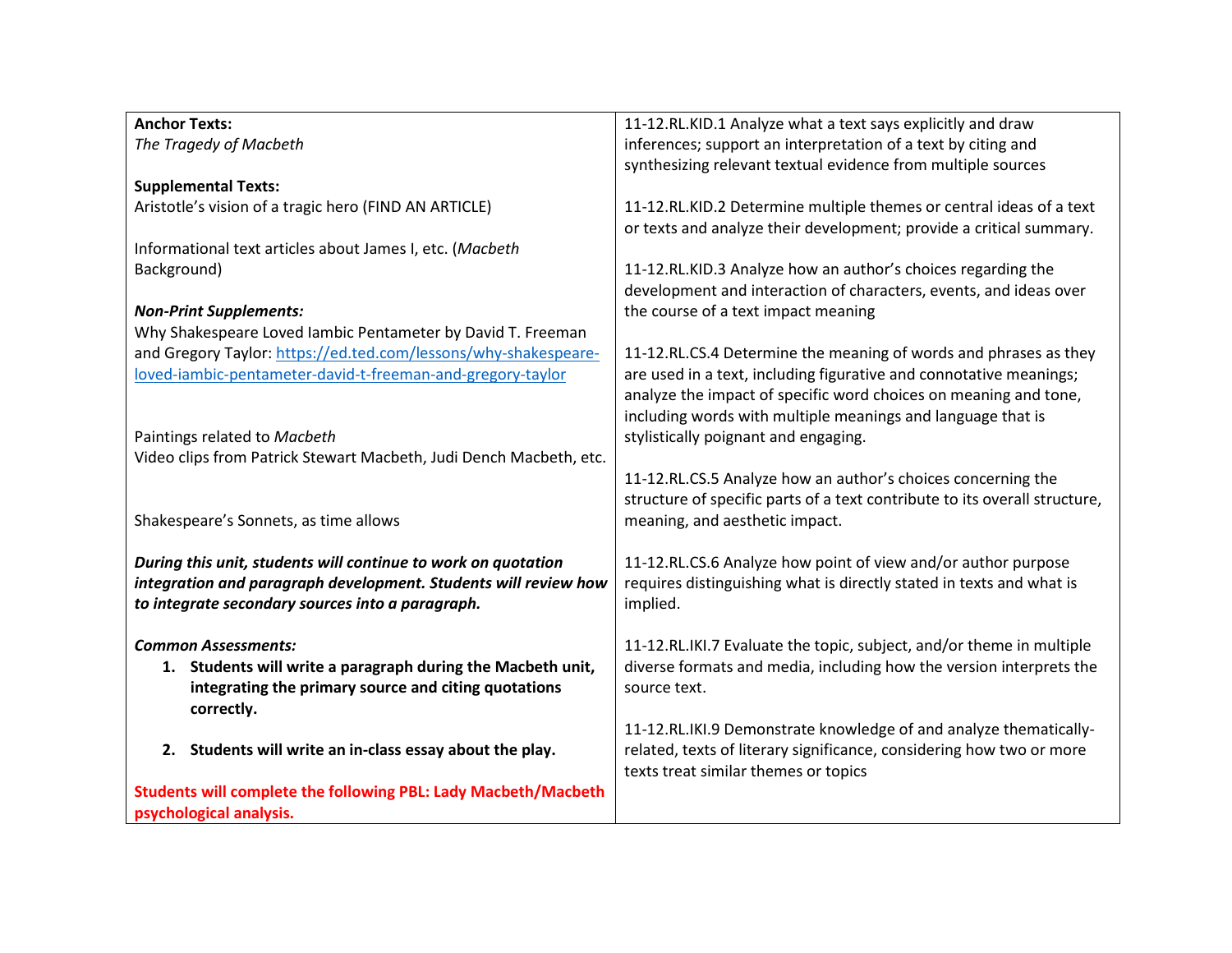| 12.RL.RRTC.10 Read and comprehend a variety of literature at the<br>high end of the grades 11-12 text complexity band independently and                   |
|-----------------------------------------------------------------------------------------------------------------------------------------------------------|
| proficiently.                                                                                                                                             |
| 11-12.W.TTP.2 Write informative/explanatory texts to analyze,                                                                                             |
| synthesize, and convey complex ideas, concepts, and information<br>clearly and accurately through the effective selection and<br>organization of content. |
| 11-12.W.PDW.4 Produce clear and coherent writing in which the                                                                                             |
| development, organization, and style are appropriate to task,<br>purpose, and audience.                                                                   |
| 11-12.W.RBPK.8 Integrate relevant and credible information from                                                                                           |
| multiple print and digital sources while avoiding plagiarism.                                                                                             |
| 11-12.W.RBPK.9 Support and defend interpretations, analyses,<br>reflections, or research with evidence found in literature or                             |
| informational texts, applying grade band 11-12 standards for reading<br>to source material.                                                               |
| 11-12.W.RW.10 Write routinely over extended time frames and                                                                                               |
| shorter time frames for a range of tasks, purposes, and audiences                                                                                         |
| 11-12.SL.CC.1 Initiate and participate effectively with varied partners                                                                                   |
| in a range of collaborative discussions on appropriate 11th - 12th<br>grade topics, texts, and issues, building on others' ideas and                      |
| expressing one's own ideas clearly and persuasively.                                                                                                      |
| 11-12.SL.PKI.4 Present information, findings, and supporting                                                                                              |
| evidence, conveying a clear and distinct perspective so that listeners<br>can follow the line of reasoning; address alternative or opposing               |
| perspectives; and organize and develop substance and style                                                                                                |
| appropriate to task, purpose, and audience                                                                                                                |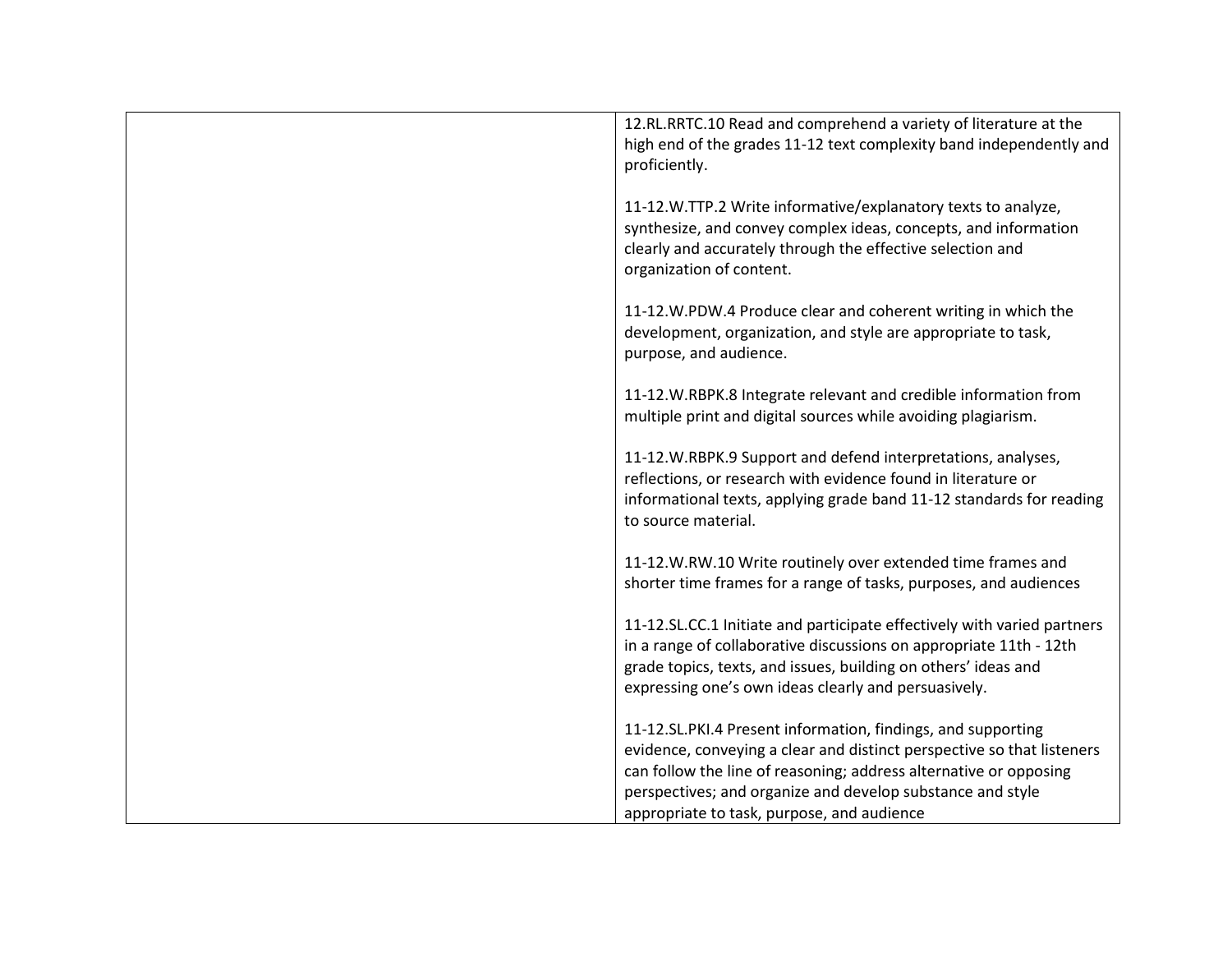|                                                                                                                 | 11-12.SL.PKI.5 Make strategic use of digital media and visual displays<br>in presentations to enhance understanding of findings, reasoning,<br>and evidence and to add interest.<br>11-12.SL.PKI.6 Adapt speech to a variety of contexts and tasks,<br>demonstrating command of formal English when indicated or<br>appropriate. |
|-----------------------------------------------------------------------------------------------------------------|----------------------------------------------------------------------------------------------------------------------------------------------------------------------------------------------------------------------------------------------------------------------------------------------------------------------------------|
| <b>Optional Unit (If Time Allows)</b>                                                                           | <b>Weeks 10-11</b>                                                                                                                                                                                                                                                                                                               |
| "No Society can be flourishing and happy of which                                                               |                                                                                                                                                                                                                                                                                                                                  |
| the greater part of the members are poor and                                                                    |                                                                                                                                                                                                                                                                                                                                  |
| miserable."                                                                                                     |                                                                                                                                                                                                                                                                                                                                  |
| The Restoration and 18 <sup>th</sup> Century                                                                    |                                                                                                                                                                                                                                                                                                                                  |
| Hero focus: the enlightened hero/the rebel                                                                      |                                                                                                                                                                                                                                                                                                                                  |
| <b>Anchor Texts:</b><br>Choose among:<br>Journal of the Plague Year (excerpt)                                   | 11-12.RI.CS.6 Determine an author's point of view and/or purpose in<br>a text, analyzing how style and content contribute to its effectiveness.                                                                                                                                                                                  |
| A Modest Proposal (excerpt)<br>A Vindication of the Rights of Woman<br>Excerpt from The Spectator - diary entry | 11-12.RI.IKI.8 Evaluate how an author incorporates evidence and<br>reasoning to support the argument and specific claims in a text                                                                                                                                                                                               |
|                                                                                                                 | 11-12.RI.IKI.9 Analyze and evaluate a variety of thematically-related<br>texts of historical and literary significance for their topics, facts,<br>purposes, and rhetorical features.                                                                                                                                            |
| Unit Three: "The Hero with a Thousand Faces"                                                                    | <b>Weeks 12-14</b>                                                                                                                                                                                                                                                                                                               |
| (Campbell)                                                                                                      |                                                                                                                                                                                                                                                                                                                                  |
| The British Short Story/Research                                                                                |                                                                                                                                                                                                                                                                                                                                  |
| <b>Hero focus: all types</b>                                                                                    |                                                                                                                                                                                                                                                                                                                                  |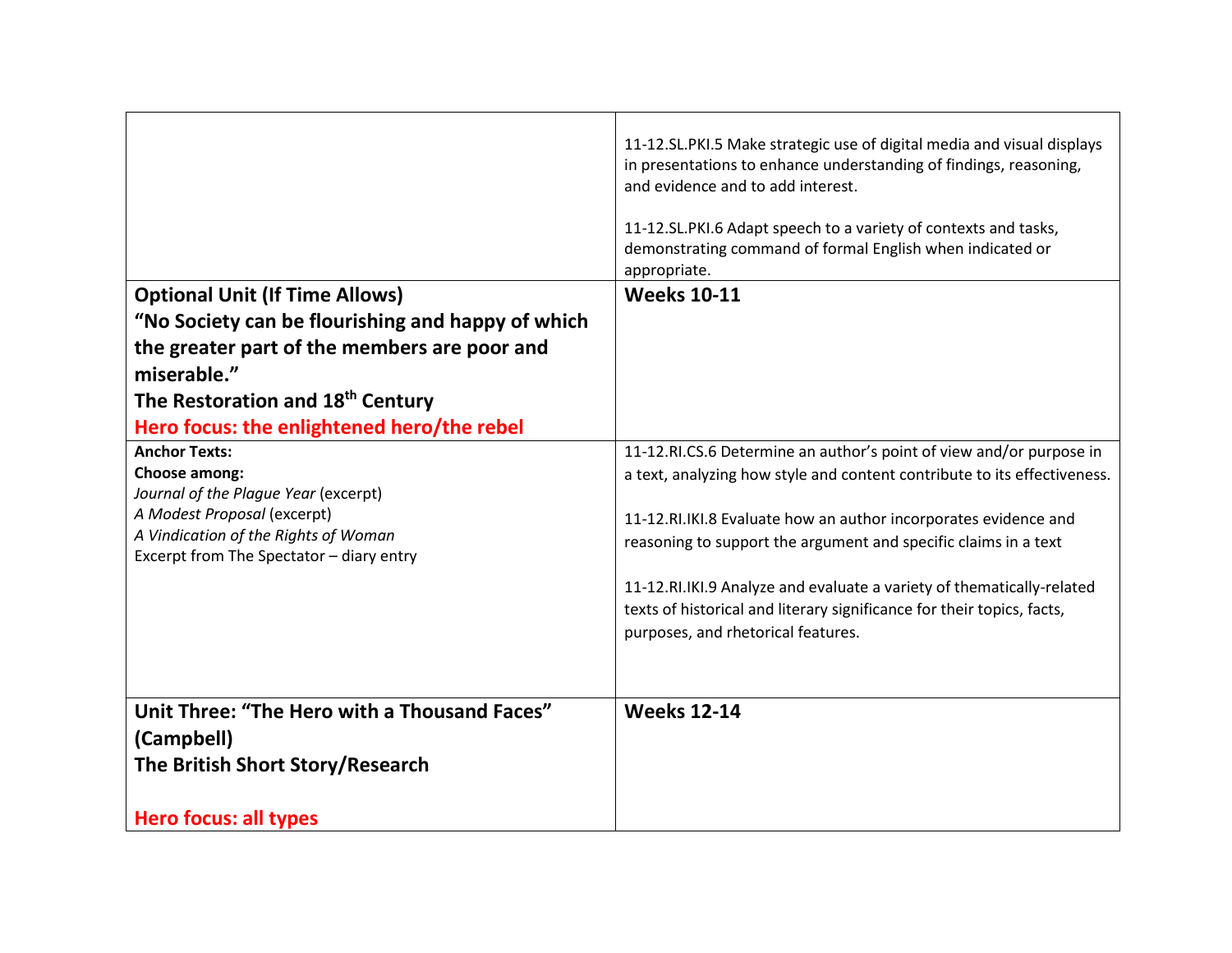| Texts:                                                           | 11-12.RL.KID.1 Analyze what a text says explicitly and draw                                                                                |
|------------------------------------------------------------------|--------------------------------------------------------------------------------------------------------------------------------------------|
| <b>Anchor Text:</b>                                              | inferences; support an interpretation of a text by citing and                                                                              |
| -CHOOSE A TEXT OR GROUP OF TEXTS-                                | synthesizing relevant textual evidence from multiple sources                                                                               |
| Poison                                                           |                                                                                                                                            |
| The Way Up to Heaven                                             | 11-12.RL.KID.2 Determine multiple themes or central ideas of a text                                                                        |
| The Veldt                                                        | or texts and analyze their development; provide a critical summary.                                                                        |
| The Demon Lover                                                  |                                                                                                                                            |
|                                                                  | 11-12.RL.KID.3 Analyze how an author's choices regarding the                                                                               |
|                                                                  | development and interaction of characters, events, and ideas over                                                                          |
| Students choose a short story from the list below:               | the course of a text impact meaning                                                                                                        |
| Dickens, Charles "The Signalman"                                 |                                                                                                                                            |
|                                                                  | 11-12.RL.CS.4 Determine the meaning of words and phrases as they                                                                           |
| Greene, Graham "The Destructors"                                 | are used in a text, including figurative and connotative meanings;                                                                         |
|                                                                  | analyze the impact of specific word choices on meaning and tone,                                                                           |
| Bowen, Elizabeth "The Demon Lover"                               | including words with multiple meanings and language that is                                                                                |
|                                                                  |                                                                                                                                            |
| Wilde, Oscar "The Canterville Ghost"                             | stylistically poignant and engaging.                                                                                                       |
|                                                                  |                                                                                                                                            |
| Clarke, Arthur C. "The Sentinel"                                 | 11-12.RL.CS.5 Analyze how an author's choices concerning the<br>structure of specific parts of a text contribute to its overall structure, |
|                                                                  |                                                                                                                                            |
| Lawrence, D.H. "The Rockinghorse Winner"                         | meaning, and aesthetic impact.                                                                                                             |
|                                                                  |                                                                                                                                            |
| Joyce, James "Araby"                                             | 11-12.RL.CS.6 Analyze how point of view and/or author purpose                                                                              |
|                                                                  | requires distinguishing what is directly stated in texts and what is                                                                       |
| Stevenson, Robert Louis "Markheim"                               | implied.                                                                                                                                   |
|                                                                  |                                                                                                                                            |
| Achebe, Chinua "Dead Man's Path"                                 | 11-12.RL.IKI.7 Evaluate the topic, subject, and/or theme in multiple                                                                       |
|                                                                  | diverse formats and media, including how the version interprets the                                                                        |
| Acbebe, Chinua "Civil Peace"                                     | source text.                                                                                                                               |
|                                                                  |                                                                                                                                            |
| Doyle, Arthur Conan "The Adventure of the Speckled Band"         | 11-12.RL.IKI.9 Demonstrate knowledge of and analyze thematically-                                                                          |
|                                                                  | related, texts of literary significance, considering how two or more                                                                       |
|                                                                  | texts treat similar themes or topics                                                                                                       |
| *Use chapters out of How to Read Literature Like a Professor     |                                                                                                                                            |
| (chapter on archetypes, etc.) for the secondary research element |                                                                                                                                            |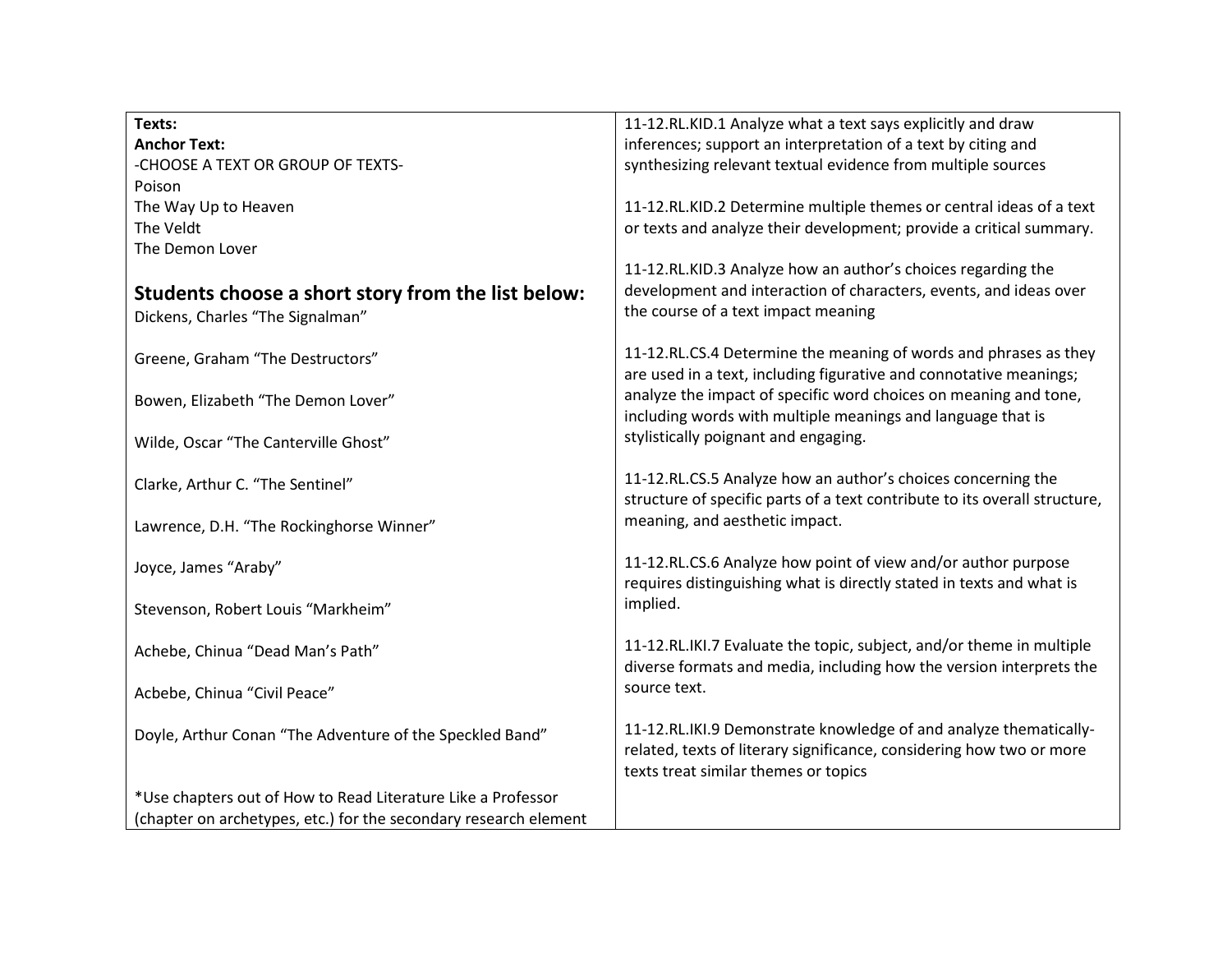|                                                    | 12.RL.RRTC.10 Read and comprehend a variety of literature at the       |
|----------------------------------------------------|------------------------------------------------------------------------|
|                                                    | high end of the grades 11-12 text complexity band independently and    |
| <b>Common Assessments:</b>                         | proficiently.                                                          |
|                                                    |                                                                        |
| 1. Students will create an annotated bibliography. |                                                                        |
| 2. Students will write a research essay.           | 11-12.W.TTP.2 Write informative/explanatory texts to analyze,          |
|                                                    | synthesize, and convey complex ideas, concepts, and information        |
|                                                    | clearly and accurately through the effective selection and             |
|                                                    | organization of content                                                |
|                                                    |                                                                        |
|                                                    |                                                                        |
|                                                    | 11-12.W.PDW.4 Produce clear and coherent writing in which the          |
|                                                    | development, organization, and style are appropriate to task,          |
|                                                    | purpose, and audience                                                  |
|                                                    | 11-12.W.PDW.5 Develop and strengthen writing as needed by              |
|                                                    | planning, revising, editing, rewriting, or trying a new approach,      |
|                                                    | focusing on addressing what is most significant for a specific purpose |
|                                                    | and audience.                                                          |
|                                                    |                                                                        |
|                                                    | 11-12.W.PDW.6 Use technology, including the Internet, to produce,      |
|                                                    | publish, and update individual or shared writing products, utilizing   |
|                                                    | ongoing feedback, including new arguments and information.             |
|                                                    |                                                                        |
|                                                    | 11-12.W.RBPK.7 Conduct and write short as well as more sustained       |
|                                                    | research projects to answer a question (including a self-generated     |
|                                                    | question) or solve a problem by narrowing or broadening the inquiry    |
|                                                    | when appropriate, synthesizing multiple sources on the subject, and    |
|                                                    | demonstrating a new understanding of the subject under                 |
|                                                    | investigation                                                          |
|                                                    |                                                                        |
|                                                    | 11-12.W.RBPK.8 Use advanced searches effectively, assessing the        |
|                                                    | credibility and effectiveness of sources in answering a research       |
|                                                    | question; integrate relevant and credible information selectively,     |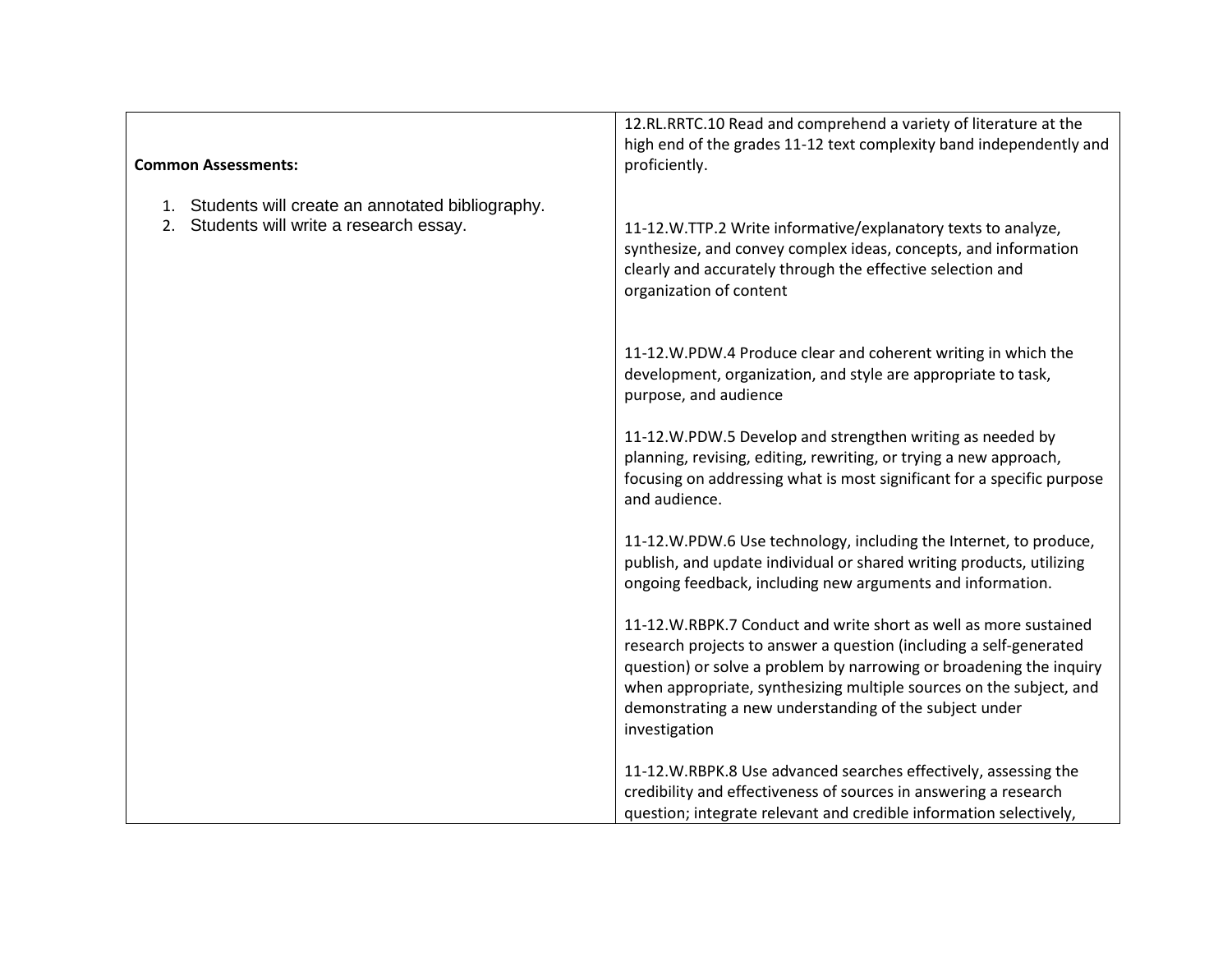|                                                                                                                                   | while avoiding plagiarism and overreliance on any one source and<br>following a standard format for citation<br>11-12.W.RBPK.9 Support and defend interpretations, analyses,<br>reflections, or research with evidence found in literature or<br>informational texts, applying grade band 11-12 standards for reading<br>to source material. |
|-----------------------------------------------------------------------------------------------------------------------------------|----------------------------------------------------------------------------------------------------------------------------------------------------------------------------------------------------------------------------------------------------------------------------------------------------------------------------------------------|
| Unit Four: "Beauty is truth, truth beauty" (Keats)<br><b>The Romantic Period</b>                                                  | <b>Weeks 15-17</b>                                                                                                                                                                                                                                                                                                                           |
| <b>Hero focus: The Byronic hero</b>                                                                                               |                                                                                                                                                                                                                                                                                                                                              |
| <b>Anchor Texts:</b>                                                                                                              | 11-12.RL.KID.1 Analyze what a text says explicitly and draw<br>inferences; support an interpretation of a text by citing and                                                                                                                                                                                                                 |
| Poetry: Select one-two works from a variety of poems by the<br>following: Burns, Blake, Wordsworth, Coleridge, Byron, P. Shelley, | synthesizing relevant textual evidence from multiple sources                                                                                                                                                                                                                                                                                 |
| and Keats                                                                                                                         | 11-12.RL.KID.2 Determine multiple themes or central ideas of a text<br>or texts and analyze their development; provide a critical summary.                                                                                                                                                                                                   |
| Prose: (Choose 2)                                                                                                                 |                                                                                                                                                                                                                                                                                                                                              |
| Excerpt from Jane Eyre                                                                                                            | 11-12.RL.KID.3 Analyze how an author's choices regarding the<br>development and interaction of characters, events, and ideas over                                                                                                                                                                                                            |
| Excerpt from Wuthering Heights<br>Excerpt from Frankenstein                                                                       | the course of a text impact meaning                                                                                                                                                                                                                                                                                                          |
| <b>Excerpt from Pride and Prejudice</b>                                                                                           | 11-12.RL.CS.4 Determine the meaning of words and phrases as they<br>are used in a text, including figurative and connotative meanings;<br>analyze the impact of specific word choices on meaning and tone,                                                                                                                                   |
| AND/OR                                                                                                                            | including words with multiple meanings and language that is<br>stylistically poignant and engaging.                                                                                                                                                                                                                                          |
| Choose a novel, such as The Hound of the Baskervilles and/or The                                                                  |                                                                                                                                                                                                                                                                                                                                              |
| Curious Incident of the Dog in the Nighttime.                                                                                     | 11-12.RL.CS.5 Analyze how an author's choices concerning the<br>structure of specific parts of a text contribute to its overall structure,<br>meaning, and aesthetic impact.                                                                                                                                                                 |
|                                                                                                                                   |                                                                                                                                                                                                                                                                                                                                              |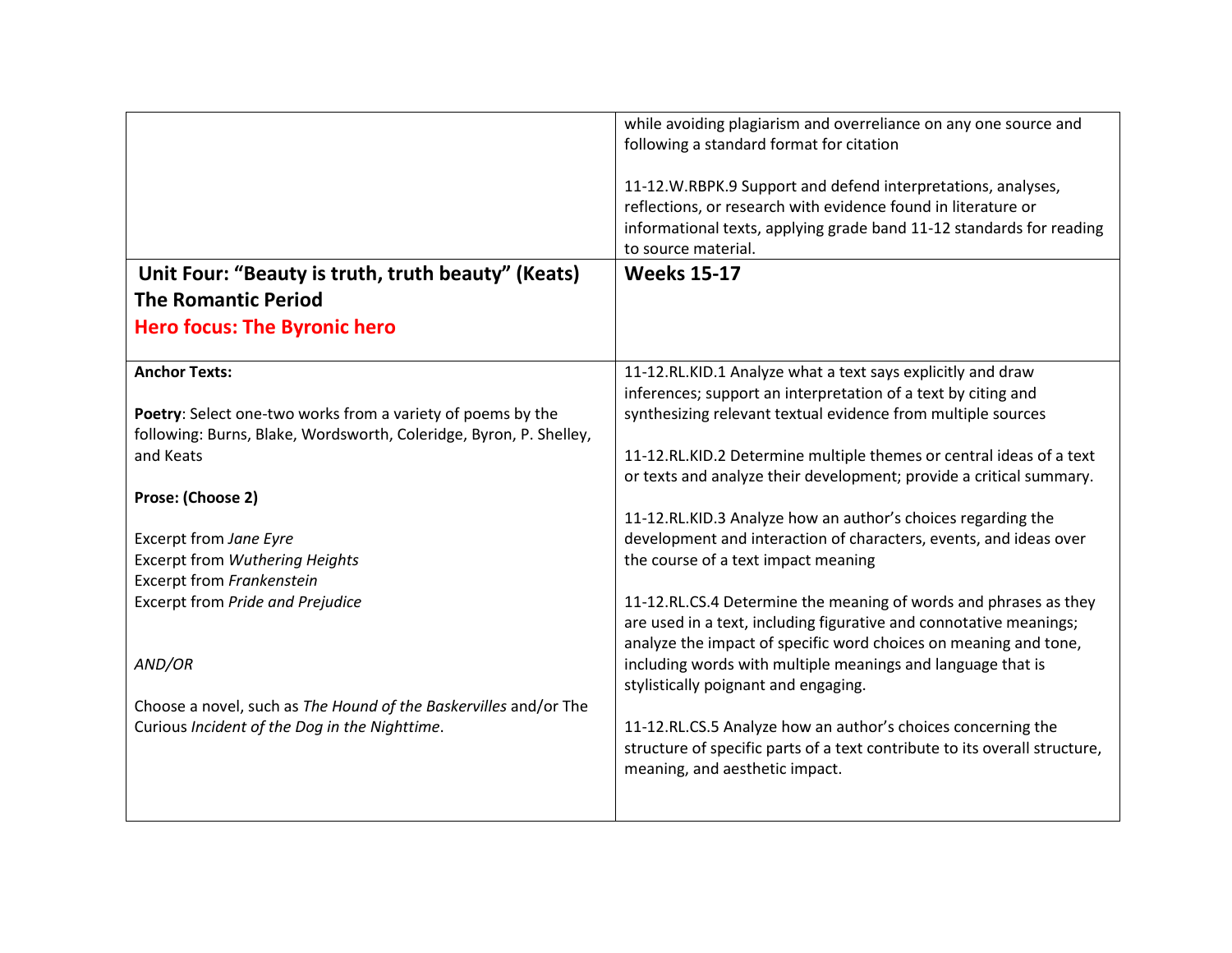| 11-12.RL.CS.6 Analyze how point of view and/or author purpose<br>requires distinguishing what is directly stated in texts and what is<br>implied.                                                                                                                                                                                                                                       |
|-----------------------------------------------------------------------------------------------------------------------------------------------------------------------------------------------------------------------------------------------------------------------------------------------------------------------------------------------------------------------------------------|
| 11-12.RL.IKI.7 Evaluate the topic, subject, and/or theme in multiple<br>diverse formats and media, including how the version interprets the<br>source text.                                                                                                                                                                                                                             |
| 11-12.RL.IKI.9 Demonstrate knowledge of and analyze thematically-<br>related, texts of literary significance, considering how two or more<br>texts treat similar themes or topics                                                                                                                                                                                                       |
| 12.RL.RRTC.10 Read and comprehend a variety of literature at the<br>high end of the grades 11-12 text complexity band independently and<br>proficiently.                                                                                                                                                                                                                                |
| 11-12.W.TTP.2 Write informative/explanatory texts to analyze,<br>synthesize, and convey complex ideas, concepts, and information<br>clearly and accurately through the effective selection and<br>organization of content                                                                                                                                                               |
| 11-12.W.PDW.4 Produce clear and coherent writing in which the<br>development, organization, and style are appropriate to task,<br>purpose, and audience<br>11-12.W.RBPK.9 Support and defend interpretations, analyses,<br>reflections, or research with evidence found in literature or<br>informational texts, applying grade band 11-12 standards for reading<br>to source material. |
| 11-12.W.RW.10 Write routinely over extended time frames and<br>shorter time frames for a range of tasks, purposes, and audiences                                                                                                                                                                                                                                                        |